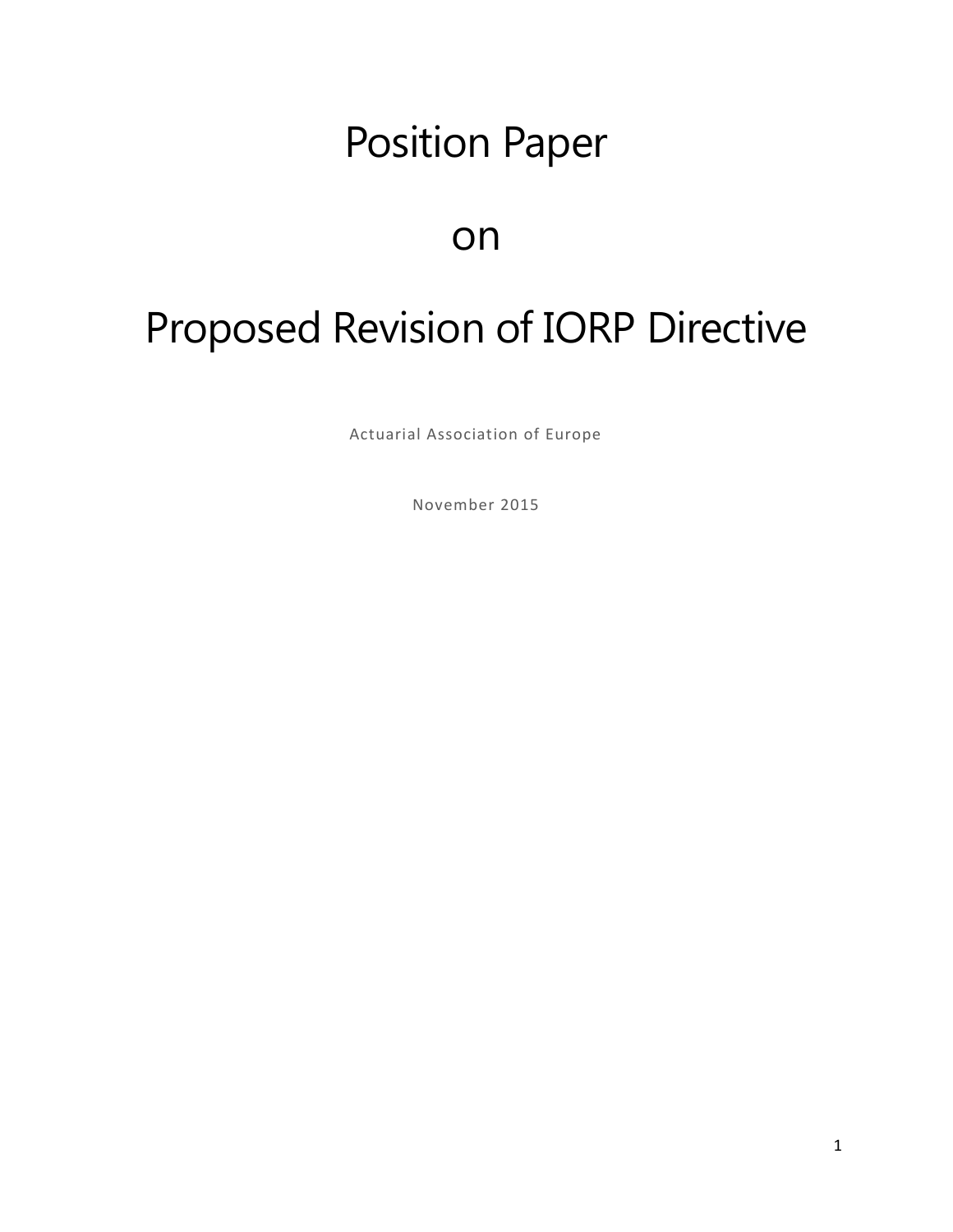# **Table of Contents**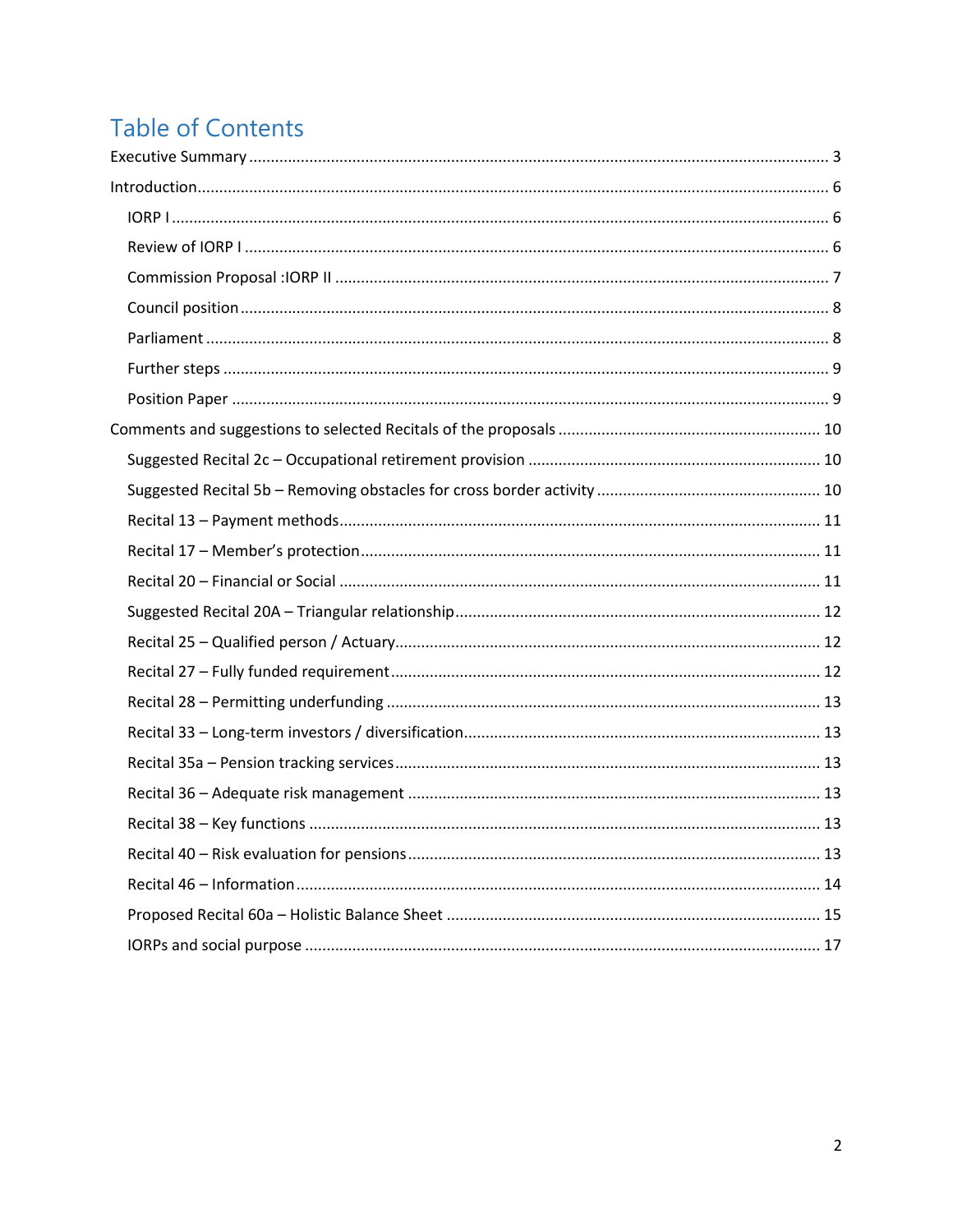# <span id="page-2-0"></span>Executive Summary

The AAE supports the objectives of the proposed revisions to the Directive, which are to

- Protect pension scheme members and beneficiaries
- Inform pension scheme members and beneficiaries
- Remove obstacles for cross-border occupational pension funds
- Allow long term investment in assets which are not traded on regulated markets.

We recognise that the balance in the Directive between harmonisation at an EU level and Member State options within a high level principles-based framework is ultimately a political compromise.

The AAE agrees with the statement made in the ECON report that a one-size-fits-all approach to regulation of IORPs across the EU is not appropriate and that the Directive should take account of Member State traditions. However, we consider that it would be beneficial for consumers if the Directive set high level principles, where appropriate. For example, in relation to the proposed Pension Benefit Statement, we agree that the Directive should specify the minimum information which members and beneficiaries should receive, but that the detail of what is provided, and how it is provided, should be left to Member States, who are better placed to appreciate national specificities. We support a layered approach to information provision, and the ability to provide this electronically, but we do not think that this should be mandated at EU level. In time, best practice will emerge and can become a defacto EU standard.

We welcome the proposed requirement for an IORP to have key functions, with the holders of those functions required to be fit and proper, and we emphasise the need for proportionality in relation to the requirements e.g. a single individual or unit may fulfil a number of functions, provide there are no conflicts of interests. In particular we welcome the introduction of an actuarial function for IORPs where members do not bear all of the risks. We are strongly of the view is that the Directive should require that the actuarial function holder has the appropriate skills, experience and professional standards to discharge his/her responsibilities and we recommend that wording similar to that included in Solvency II be included in Article 28(2). We also welcome the introduction of a risk management function and the requirement for an IORP to prepare a regular risk evaluation or assessment. In our view, the detail of what is addressed in this assessment should be left to the IORP, subject to high level requirements set out in the Directive and developed by national competent authorities. We think that it is essential for the assessment to include a quantitative analysis of the risks being borne by the IORP and/or the members, although this should not drive capital requirements.

We note that the Directive reflects the decision taken by then Commissioner Barnier in 2013 not to propose harmonisation of quantitative requirements in this Directive, and we support this approach as we do not think that this can be done without changing the "pension deal" between employer and employee. We are aware that EIOPA is carrying out further analysis of the possibility of using a "holistic balance sheet" to establish capital requirements or as a risk management tool, and we believe that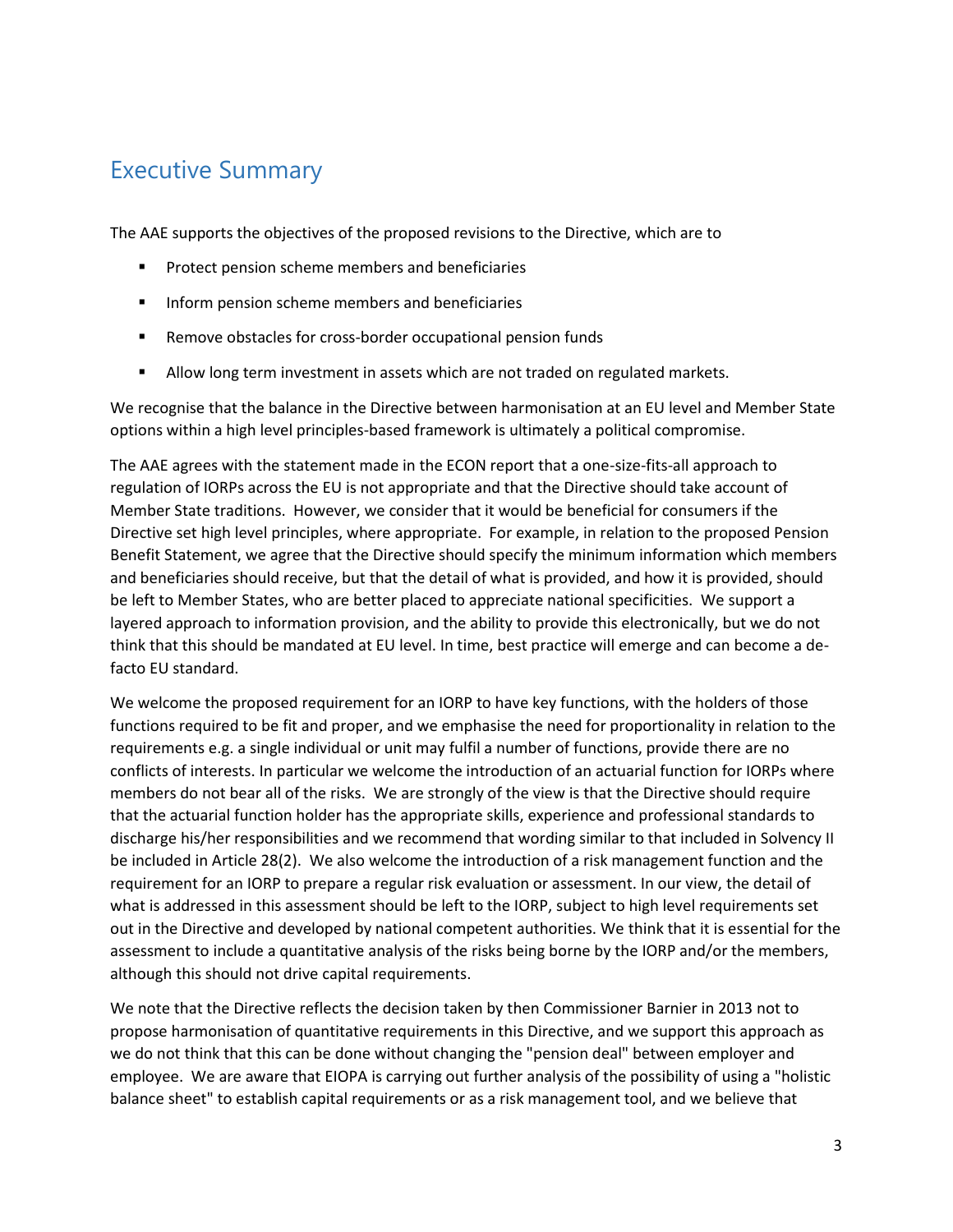EIOPA should complete its work and report to the Commission when a more considered decision can be taken on this.

The AAE supports the prudent person principle approach to investment and would not be in favour of quantitative limits being imposed by the Directive or by Member States, but we recognise that in some countries this may be the practice and we do not consider it essential that this be prohibited. It follows that we are also supportive of the removal of any barriers to long term investment, although IORPs should still adopt a prudent person approach to such investments, having regard to the IORP's liabilities.

The AAE notes that the original IORP Directive was intended to facilitate the establishment of cross border or Pan European IORPs, and has not achieved this objective to date, although a few major multinational employers have established plans which cover a small number of countries. The driver for the establishment of cross border plans has generally been to improve governance and control, allied to some efficiencies of scale, rather than cost cutting by employers. We believe that the proposals in IORP II are unlikely to lead to a significant increase in the number of cross border plans because:

1. The "full funding at all times" requirement has not been removed (although the proposal in the draft ECON report that this should only be a requirement at the establishment of the IORP would give some flexibility to employers looking to fund benefits using a cross border IORP). In our view, cross-border IORPs in a home Member State should be subject to the same rules as the "'domestic" IORPs in the same Member State.

We think that the concerns of the Commission and others who fear regulatory arbitrage in this area are overstated because the security for the scheme is ultimately a function of the support and security of the sponsor, and where the sponsor is not changed, any changes to the level of funding and the pace of recovery plans on cross border transfer do not impact on the security of members' promised benefits.

2. The introduction of an explicit requirement for members' (or their representatives') approval of the cross border transfer of an IORP, or part of an IORP introduces additional practical difficulties. It will be impossible to get approval of the transfer from all members, particularly where those affected include former employees who have left the company or have retired on pension. The ECON report proposes that a majority of members (or their representatives) would have to approve a proposal, but this could, for example, lead to the interests of a certain category of members being overridden by a majority of members with different interests. This could particularly be the case if the term "representatives" is intended to mean "trade union" or a similar body, as former or retired employees may not have "representatives" to approve on their behalf.

In our view, a better approach would be to require the consent of those charged with fiduciary responsibility for members and beneficiaries of the transferring scheme. They are required to consider the best interests of all of the beneficiaries and hence can safeguard members of smaller categories whose might be disadvantaged by a majority vote of members. In addition, they can (and should) take advice (legal, actuarial) and engage on a detailed level with the sponsor, to enable them to evaluate the proposal and if appropriate seek some amendments.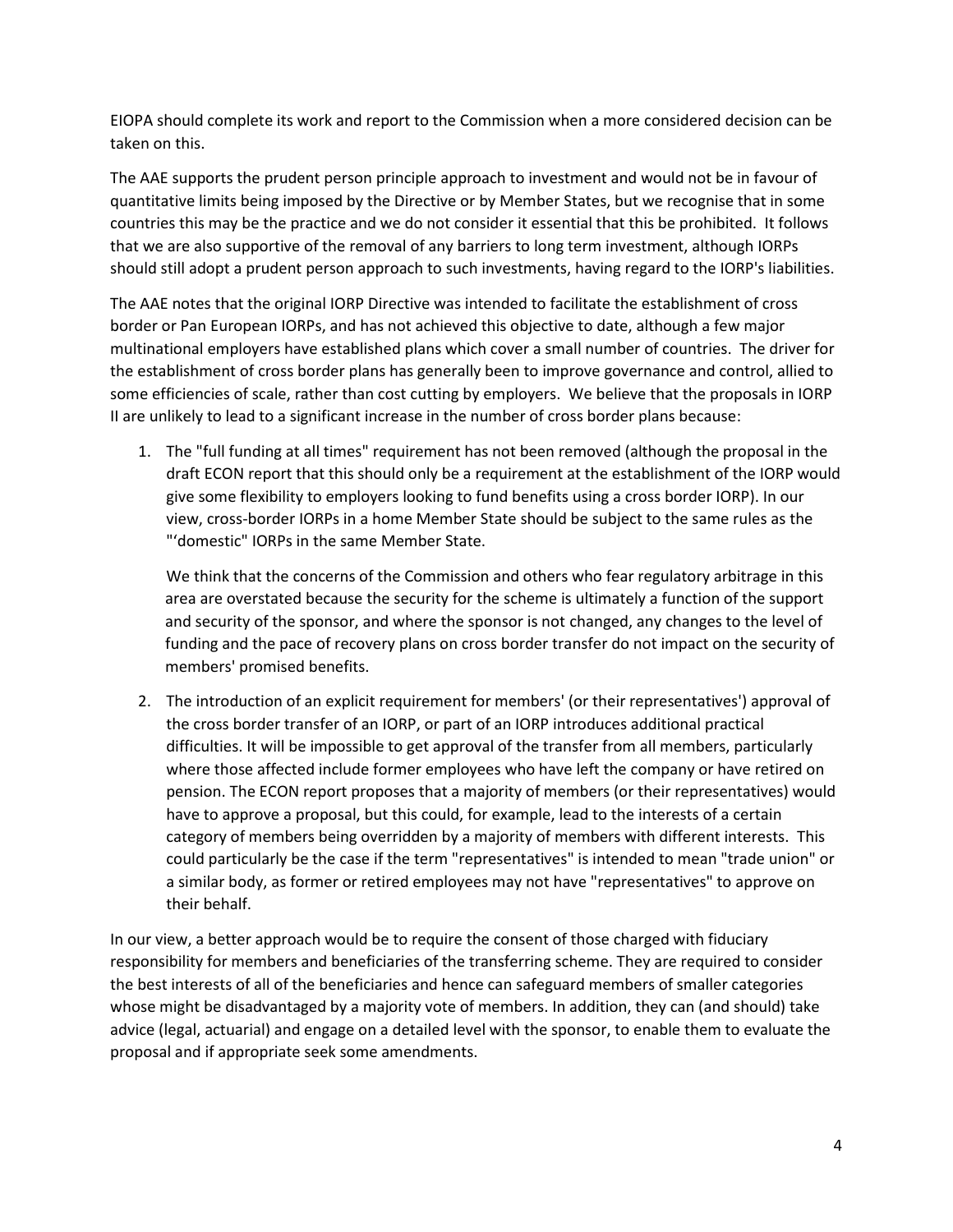It may be that the term "representatives" is intended to mean trustees or others who have a fiduciary responsibility in relation to the members of the transferring scheme: if so, the term used should be amended to make this clear.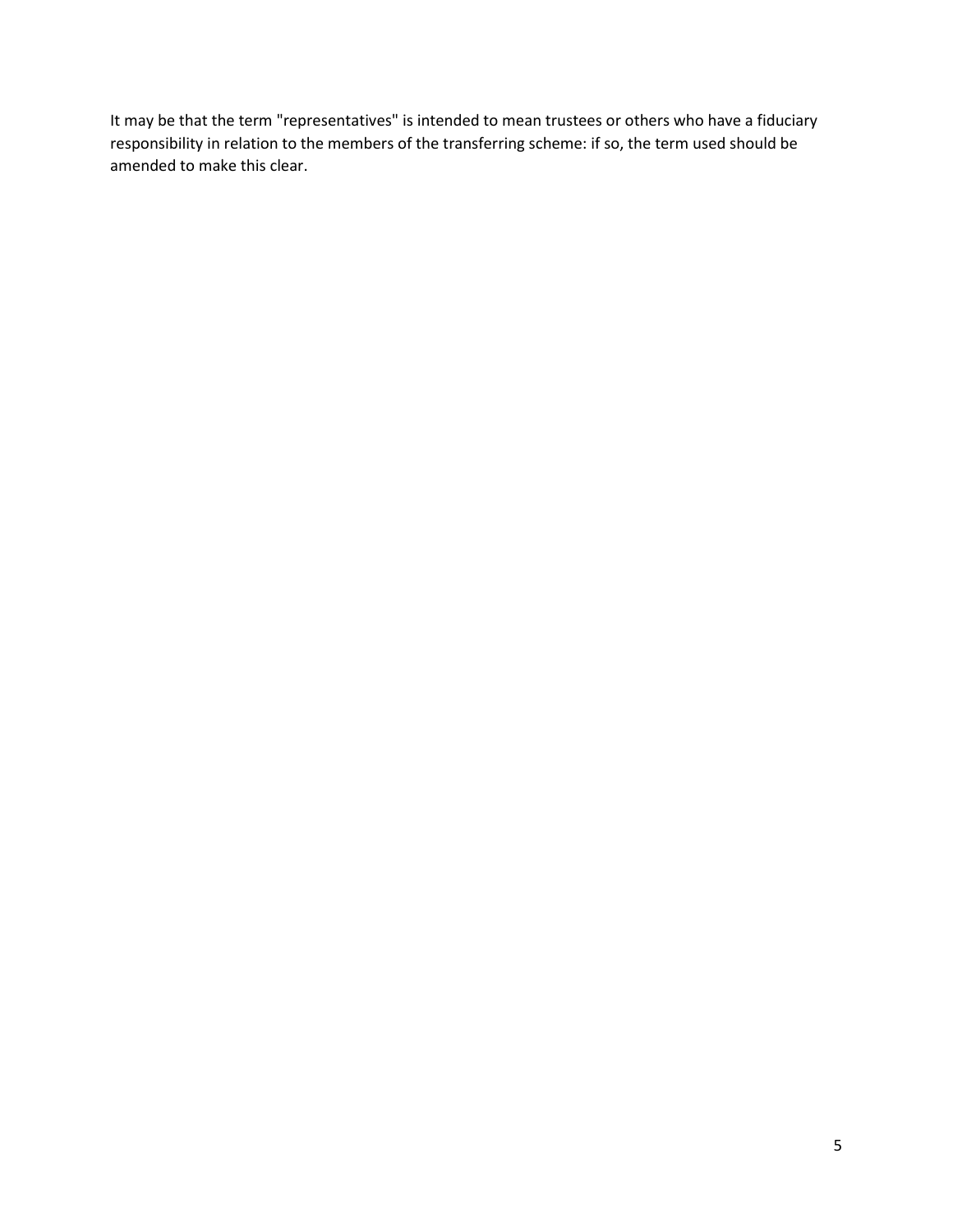# <span id="page-5-0"></span>**Introduction**

# <span id="page-5-1"></span>IORP I

The current IORP Directive passed in 2003 as a first step towards creating an internal market for occupational retirement provision. It includes requirements:

- To register and to be run by "persons of good repute"
- To prepare annual accounts and reports
- To provide information to members
- To have statement of investment policy principles
- To establish for DB plans technical provisions determined by "actuary or other specialist" according to national legislation using
	- "Sufficiently prudent actuarial valuation"
	- Discount rate based on (a) expected return on assets or (b) high quality bonds
- For funding of technical provisions allow recovery plan for "limited period"
- For investment rules primarily prudent person
- Introduced a supervisory framework for cross border plans
	- Fully funded at all times (recovery plan not permitted)

The Directive was transposed into the national legislation of the Member States in 2005/2006

### <span id="page-5-2"></span>Review of IORP I

The review process of the IORP I Directive commenced in 2008. The European Commission was keen to "copy and paste" Solvency II for insurance. The European Insurance and Occupational Pensions Authority (EIOPA) was consulted for advice as to whether Solvency II could be applied to IORPs. EIOPA worked on their advice and conducted for this a public consultation. Two highlights from their advice are:

- Solvency II requirements could be applied, but only after an "amendment for specificities of IORPs"
- Suggestion to develop a Holistic Balance Sheet (HBS)

In 2013 the Commission undertook a Quantitative Impact Study (QIS) in 8 countries. Important conclusions from the QIS were:

- Significant capital required if Solvency II approach adopted
- Many technical issues raised

The findings led to strong political opposition, especially from the big DB pension countries: UK, Germany, The Netherlands. The opposition was joined by employer organisations, unions and the IORP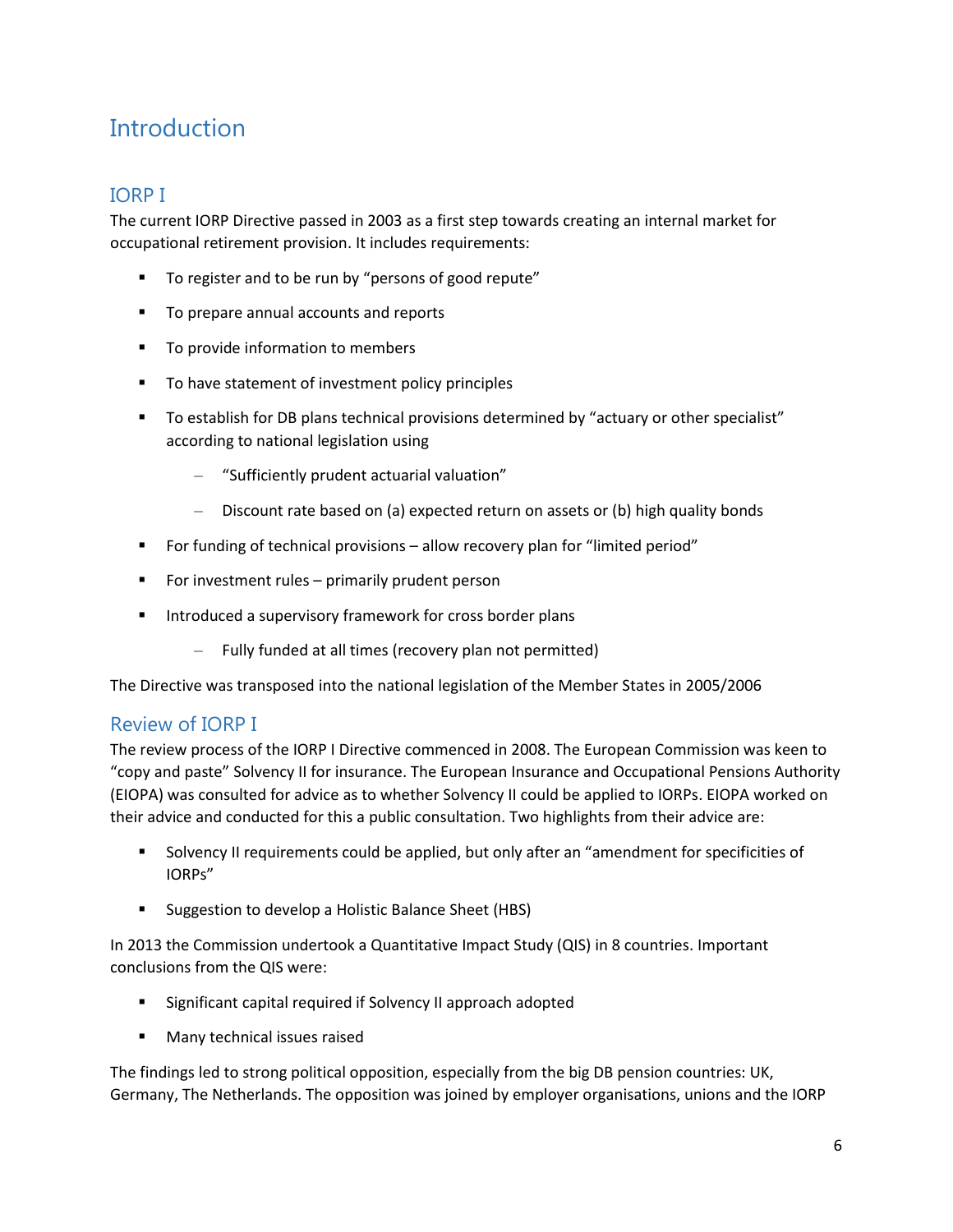industry. Commissioner Barnier responded to all the criticism in 2013 to bring forward a proposal which would **not** include quantitative measures.

# <span id="page-6-0"></span>Commission Proposal :IORP II

The European Commission published their proposal for the revision of the IORP Directive on 27 March 2014. Four key objectives are stated in the proposal:

- **Protect pension scheme members and beneficiaries:** 
	- new governance requirements on risk management, internal audit and, where relevant, actuarial function
	- new provisions on remuneration policy
	- self-assessment of risk-management system (Risk Evaluation for Pensions)
	- requirement to use a depositary (DC plans)
	- enhanced powers for supervisors
- Inform pension scheme members and beneficiaries
	- EU standardised Pension Benefit Statement
- Remove obstacles for cross-border occupational pension funds
	- but the "fully funded at all times" requirement remains unchanged
- Allow occupational pension funds to invest in assets "with a long term economic profile" which are not traded.

The proposal further recognises the need for "proportionality".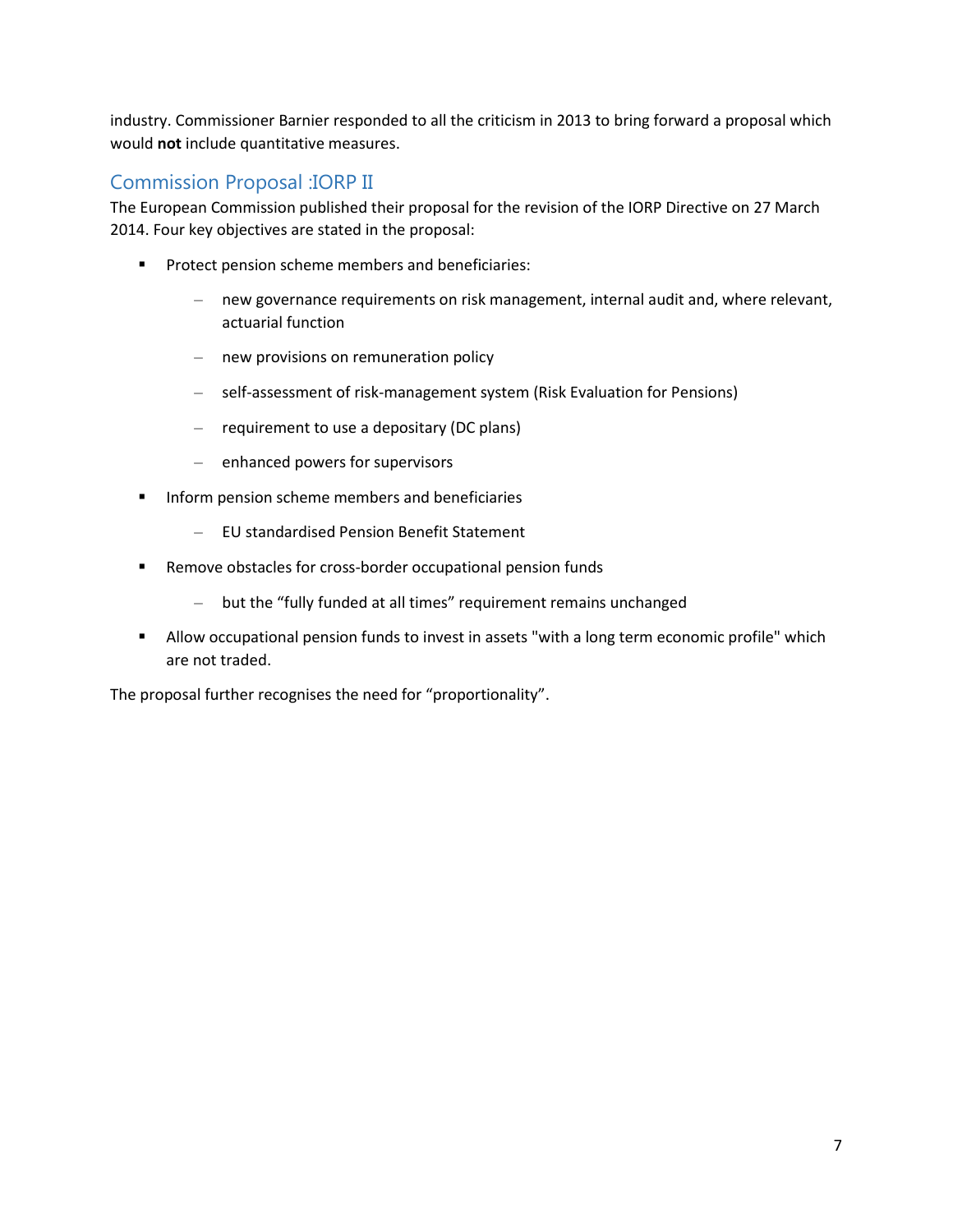# <span id="page-7-0"></span>Council position

The Council agreed their negotiating mandate under the Italian Presidency in November 2014 making significant amendments e.g.

- "social purpose" not just financial institutions
- fit and proper requirement for those managing an IORP: collective requirement to be fit (and removal of the word "professional" before qualifications)
- removes power for Commission to make Delegated Acts
- risk evaluation for pensions power to national supervisors to lay down what must be included e.g. now includes "an assessment of the overall solvency needs in accordance with national law" rather than detail around technical provisions, sponsor support etc.
- Pension Benefit Statement; remove 2 page limit, should be "written in a concise way" and "easy to read" and requires additional information e.g. 5 year history of returns for DC, structure of costs where borne by members, details of guarantees and protections for DB schemes

### <span id="page-7-1"></span>Parliament

The European Parliament began their consideration of the Commission proposal at the start of 2015, appointing rapporteurs and shadows – the Economic and Monetary Affairs (ECON) Committee takes the lead and their rapporteur is Brian Hayes (Ireland). The rapporteur published his initial report in July and it contains the following recommendations and suggestions:

- Not "one size fits all" should take account of Member State traditions
- Recommends that work on the HBS is stopped (but this is not in Directive in any event)
- Extends proposed cross border transfer consent requirements to all bulk transfers including those between IORPs in a single Member State (i.e. domestic transfers)
- Suggests changes to the process for approval of bulk transfers
- "Risk assessment" rather than "risk evaluation"
- **EXEC** Simplification of Pension Benefit Statement
- Stronger powers of intervention/disclosure for supervisors

Generally the rapporteur's thinking is well aligned with the Council position in many areas.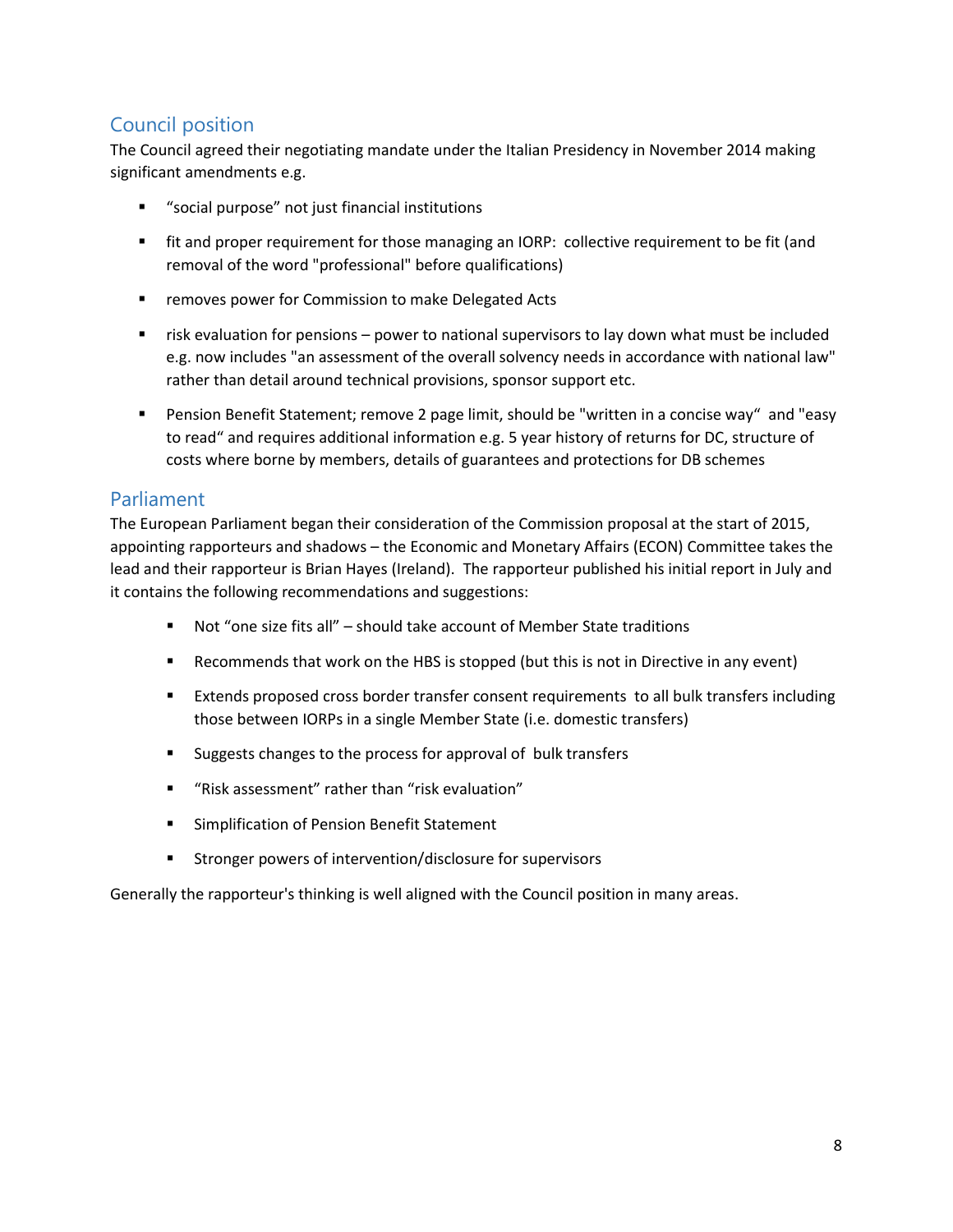# <span id="page-8-0"></span>Further steps

The timetable of the European Parliament is understood to be:

- 9 November: second discussion in EP ECON committee
- 1 December vote in EP ECON committee
- $\blacksquare$  December/January vote in EP plenary
- Trilogue in first half of 2016 under Dutch Presidency
- Passed in mid-2016, to be implemented in national legislation in 2018 (Council propose 24 months from Directive coming into force, ECON propose 18 months)?

#### <span id="page-8-1"></span>Position Paper

The members of the Pensions Committee of the Actuarial Association of Europe have monitored these developments closely. They were discussed in detail in the bi-annual meetings. In our last meeting in September in Bucharest it was decided to draft this position paper as there are many actuarial and related topics in the proposal. Apart from that we value consumer protection and we think we can add value to the discussion in this area. Last but not least the proposal includes also an "Actuarial Function" as well as a "Risk Management Function" which relates directly to our field of expertise and experience.

In this position paper we have chosen to comment especially on the Recitals of the proposal for revision as the Recitals contain the reasoning and provide the background to the proposed text of the formal Articles of the revised Directive.

We have looked to all three documents: 1) the proposal from the European Commission, 2) the Council compromise and 3) the report of Mr Hayes as ECON rapporteur of the European Parliament. If a new Recital is suggested in addition to the proposal of the Commission we will refer to that Recital as "Suggested Recital" to the other Recitals we will just refer as "Recital". We have further added our summary of the topic of the recital. This is pure to get an idea of what the topic of discussion is and not trying to be precise or complete. We refer to the formal documents for any precise wording.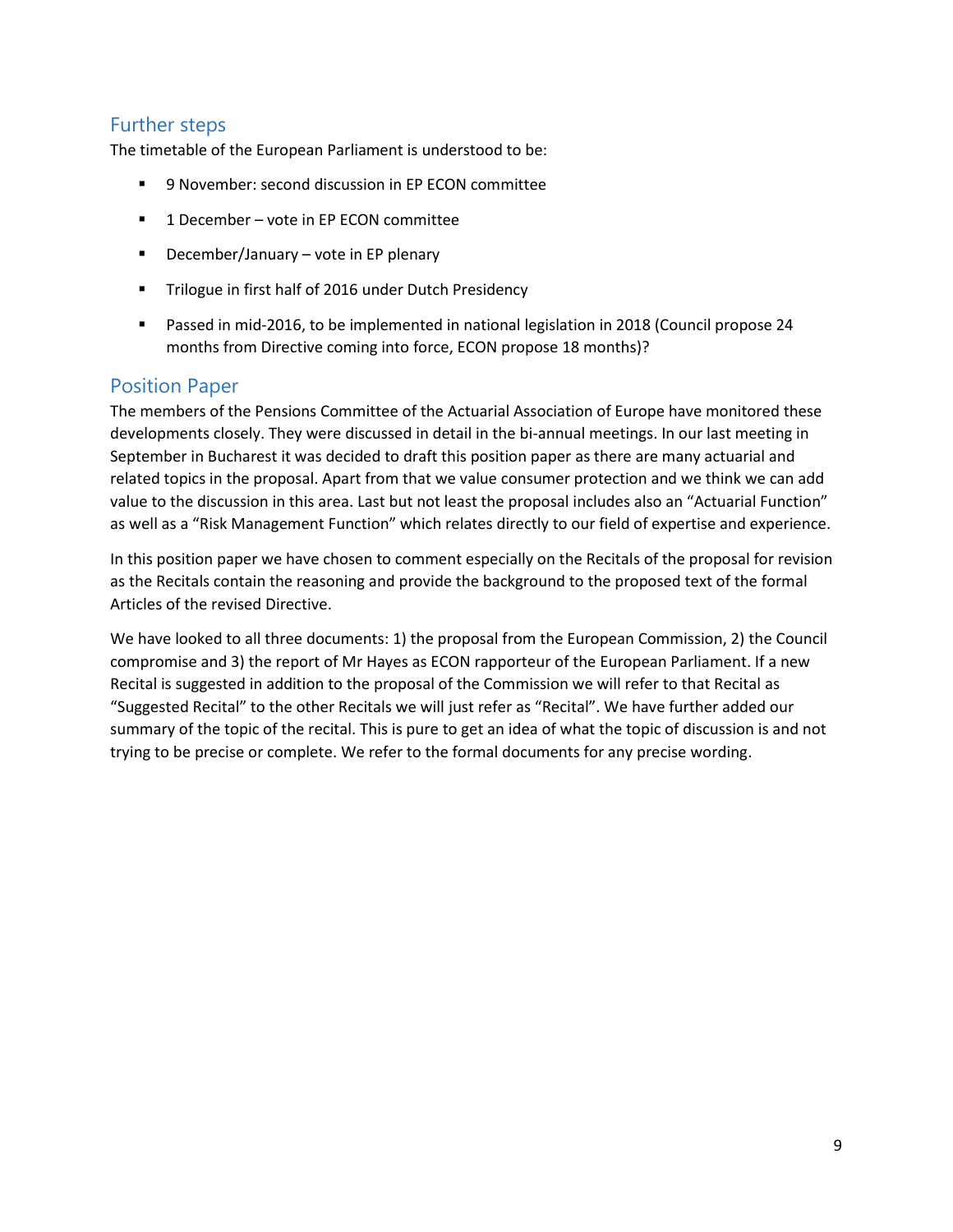# <span id="page-9-0"></span>Comments and suggestions to selected Recitals of the proposals

# <span id="page-9-1"></span>Suggested Recital 2c – Occupational retirement provision

We would support Mr Hayes that the European Commission and EIOPA … should *"take account of the various traditions of the Member States in their activities and without prejudice to national social and labour law in determining the organisation of institutions for occupational retirement provision"*.

This statement ties in with the starting comments in our Discussion Paper "Clarity before Solvency" (*[http://actuary.eu/documents/AAE-Clarity-before-Solvency-19-05-2015-FINAL.pdf\)](http://actuary.eu/documents/AAE-Clarity-before-Solvency-19-05-2015-FINAL.pdf)* that we issued in May this year.

Second pillar pensions originate from the labour relationship between employee and employee and are governed by national social and labour law.

Knowing and respecting the characteristics of the pension deal, it is possible, albeit difficult, to quantify objectively all the building blocks of the pension deal and how it is financed. We would suggest to refer to this quantification as "holistic framework" or perhaps even better "integral framework".

Holistic as it takes all elements of the nationally determined pension deal into account. Framework as it is meant to be an objective information tool for all stakeholders (in any case we would suggest not to use the term Holistic Balance Sheet as it creates a lot of misunderstanding). Depending on what risks are taken by the IORP, if any, a selection of appropriate elements of this framework could form the balance sheet of the IORP.

#### <span id="page-9-2"></span>Suggested Recital 5b – Removing obstacles for cross border activity

We would support Mr Hayes' suggestion "… that unnecessary obstacles, which hamper such cross border activity, be removed".

One of these obstacles, already in the current Directive, is the fully funded requirement at inception. We are very supportive of the aim to be fully funded at all times. It is very likely though that this cannot be achieved at all times. For such situations it is foreseen that pension institutions work according to a recovery plan that fulfills any requirement from national social and labor law and is accepted by the National Competent Authority. Whilst we would find it perfectly acceptable if there is a situation of underfunding at the start of a new cross border activity that this would require a recovery plan, (and thus we would remove the requirement to be fully funded), we recognize that since cross-border plans are a relatively new institution in practice and present considerable practical difficulties for the relevant regulators and that stakeholders may wanted added reassurance as to the security of their entitlements it may be appropriate in practice to include such a provision .The Commission now even proposes to have the requirement to be fully funded at all times. We would note that the requirement to be fully funded has caused closure of the many existing cross border arrangements when the Directive came into effect, e.g. the cross border plans between Ireland and the UK and has been a considerable barrier to the establishment of new such arrangements.

Mr Hayes suggests to extend this to all institutions that start operating a new or additional scheme. Again we are supportive of being fully funded at all times as an ambition. We need to be realistic and understand that there will be situations where there is an underfunding. In such situations we would suggest to assess whether the cause of the underfunding is due to management decisions or due to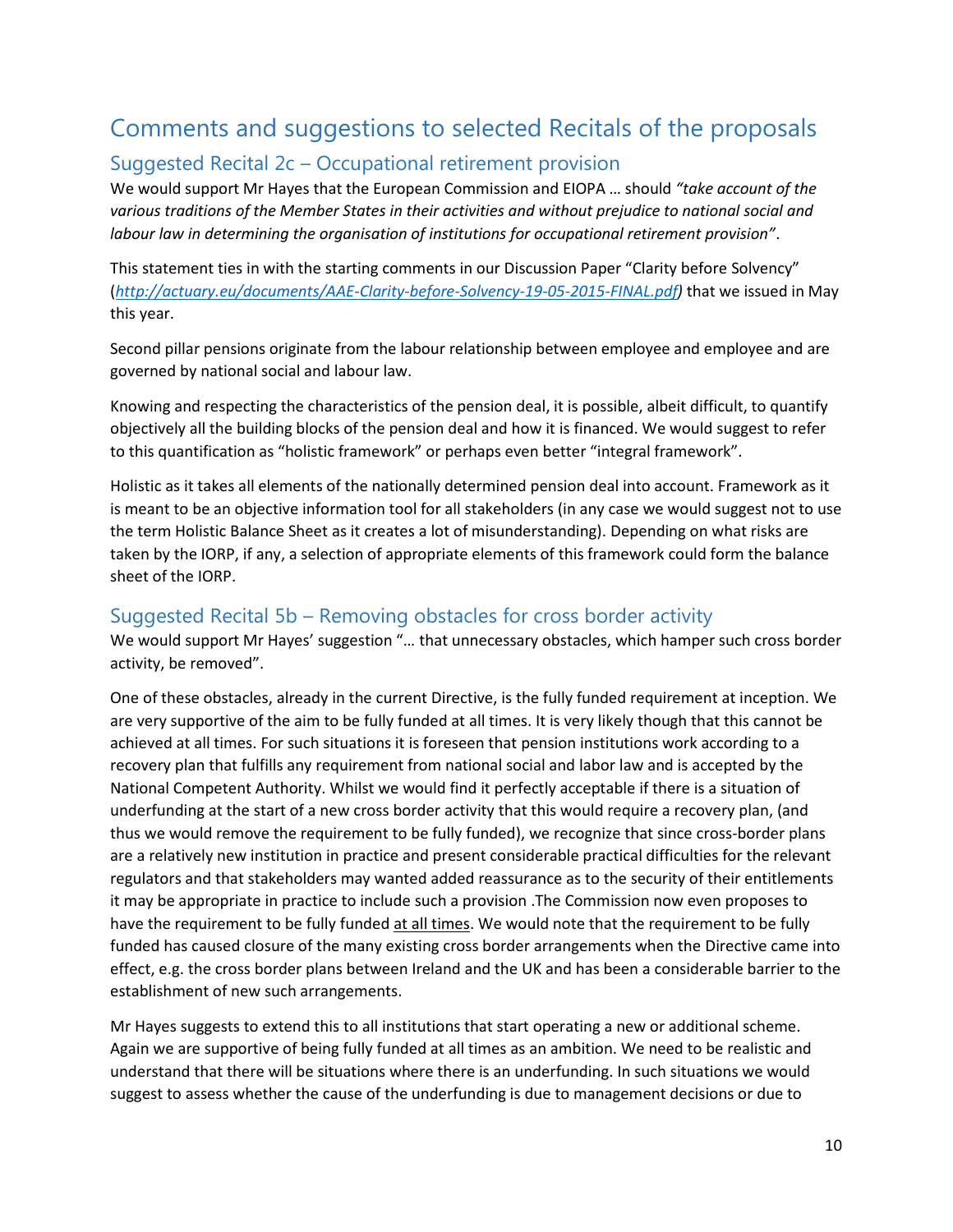external (economic, demographic) developments that could reasonably not be foreseen. In both cases we would suggest to agree a realistic recovery plan that is accompanied with open and understandable information to the members and beneficiaries. We think that the requirements for the recovery plan in case it is the result of management mistakes could be more stringent and could also lead to further measures aimed at getting better management in place.

# <span id="page-10-0"></span>Recital 13 – Payment methods

We agree that no preference at EU level should be made to payment methods. This, in our view, follows directly from taking national social and labour law as starting point.

For further material on payments methods in the decumulation phase we refer to our report "Survey of decumulation regimes" [\(http://actuary.eu/documents/AAE\\_Decumulation\\_Report\\_Feb2015.pdf\)](http://actuary.eu/documents/AAE_Decumulation_Report_Feb2015.pdf) that we published in February this year.

# <span id="page-10-1"></span>Recital 17 – Member's protection

Protection of members and beneficiaries is an important goal of the Directive. We fully agree and support that. Protecting members and beneficiaries is not the same though as providing guarantees or increasing capital requirements. The pension deal is governed by national social and labour law and can be such that members and beneficiaries bear some or even all risks (e.g. in certain DC and CDC schemes). Protection is achieved by providing them correct and complete and understandable information as well as with defining and requiring appropriate governance.

It is here that we see great added value of having a good Pension & Tracking Services. Factual information about all pensions (at least first and second pillar) is the start of good understanding and contributes significantly to member's protection.

Another important way to protect participants is the balance between prudent person and duty of care. Whereas prudent person protects the participant where the risks are shared between employer and employees, duty of care comes into place when the risks are mostly borne by the employee/ participant.

# <span id="page-10-2"></span>Recital 20 – Financial or Social

Generally speaking second pillar pensions are part of an employment contract. This makes second pillar pensions indeed start as social. Although we recognise that the pension arrangement sometimes becomes (close to) financial, generally speaking IORPs should indeed not be seen as pure financial institutions, but rather social institutions. This does require clarity about the pension deal. We urge social partners to be clearer about the pension deal as we have encountered many situations where it was not clear who should take which part of the risk. We would refer to this as making the pension deals 'complete'. For us actuaries, this is also a prerequisite in order to be able to fill in the holistic framework and put a value on all the building blocks of a pension arrangement, especially the building blocks that are linked to certain conditions. If those conditions are not clear (e.g. who takes which part of a deficit under adverse economic or demographic circumstances) it is not possible to put a value to some of the building blocks. It is our impression that situations where the conditions are not (fully) clear do exist and even quite regularly. Not only it is in practice impossible to construct a Holistic Framework in full, it is also impossible for stakeholders to fully understand which risks and to which extent they are bearing. Such a situation is undesirable as it is impossible to communicate in an accurate and complete way about the specificities of the pension deal and what the deal means for each and every stakeholder. Thus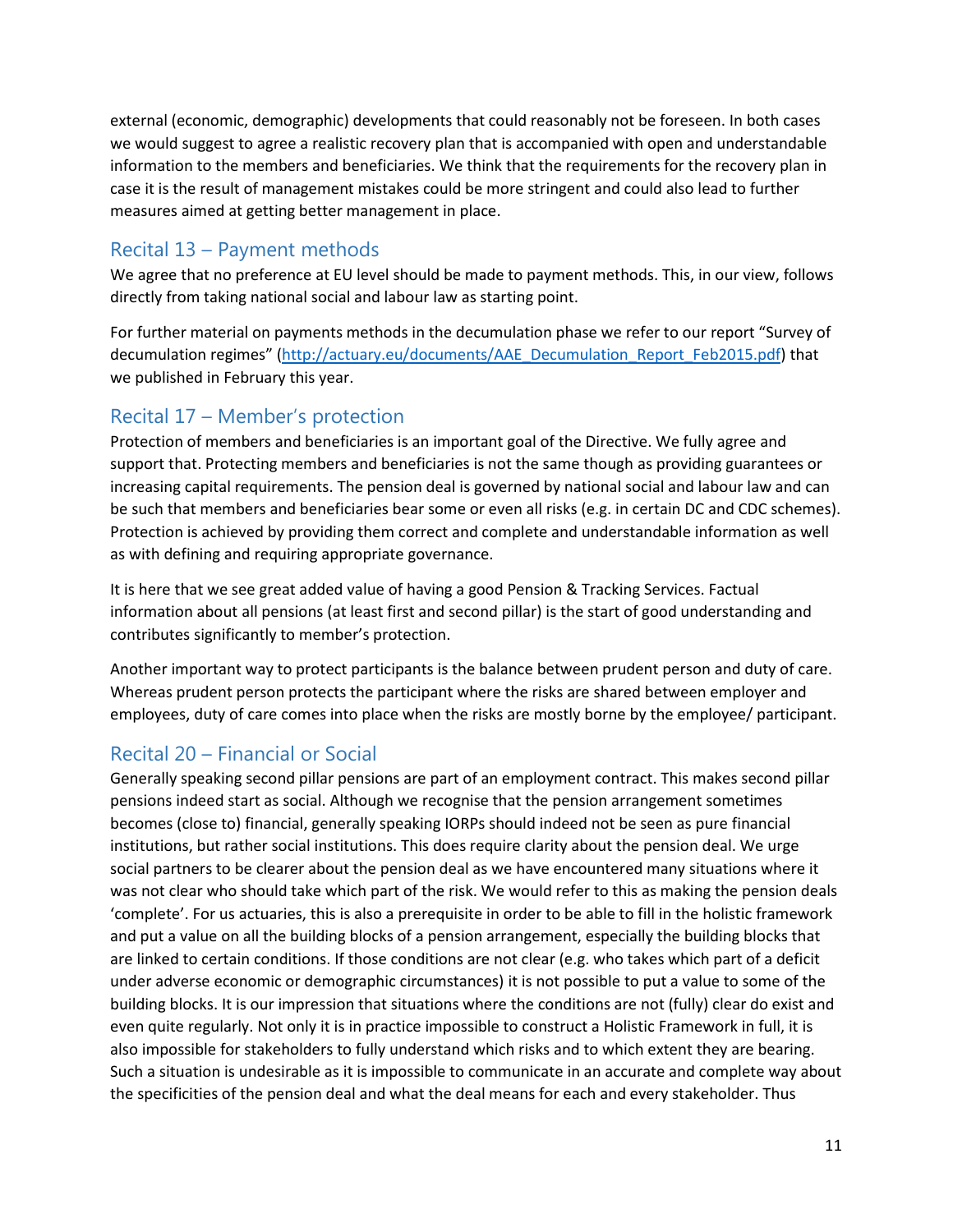expectations cannot be managed and it is very likely that one would assume that you are safe yourself "the other stakeholder" will bear the risks. This could sooner or later result in a big disappointment.

# <span id="page-11-0"></span>Suggested Recital 20A – Triangular relationship

We strongly support the suggestion of Mr Hayes to include reference to "the triangular relationship between the employee, the employer and the institution for occupational retirement provision (IORP)" as this is the basis for a good understanding of many pension deals. We have referred to this foundation for many European pension arrangements in our Discussion paper "Clarity before Solvency" (*[http://actuary.eu/documents/AAE-Clarity-before-Solvency-19-05-2015-FINAL.pdf\)](http://actuary.eu/documents/AAE-Clarity-before-Solvency-19-05-2015-FINAL.pdf)*

# <span id="page-11-1"></span>Recital 25 – Qualified person / Actuary

We support the reference Mr Hayes is making to "actuaries" rather than leaving it to "qualified persons"

In any case we would encourage the definition of the competencies of such persons either in the directive or in other regulations.

In this specific situation, the AAE suggests copying and pasting text that is already in the Solvency II Directive and add this text to Recital 25 and Article 28, amended as shown:

"*The actuarial function shall be carried out by persons who have knowledge of actuarial and financial mathematics, commensurate with the nature, scale and complexity of the risks inherent in the [business] [activities] of the [insurance or reinsurance undertaking] [Institution for Occupational Retirement Provision], and who are able to demonstrate their relevant experience with applicable professional and other standards*."

AAE notes that the full members of our Members Associations are subject to:

- Completion of Core Syllabus
- Continuing Professional Development
- Code of Conduct
- **European Standards of Actuarial Practice**
- Disciplinary Proceeding if they do not follow the Code of Conduct or relevant standards

# <span id="page-11-2"></span>Recital 27 – Fully funded requirement

We see no reason for cross border plans to be treated differently to domestic plans in relation to establishment of recovery plans and the current requirement is the key reason in our view as to why cross-border plans have not been implemented in many cases since 2003. Neither do we see any theoretical need for a fully funded requirement at inception though we recognise the need to reassure regulators and other stakeholders. If not fully funded then start with a recovery plan, similar to what domestically would be the case. We do agree that the aim should be to be fully funded. A recovery plan should make clear how and when this aim will be reached.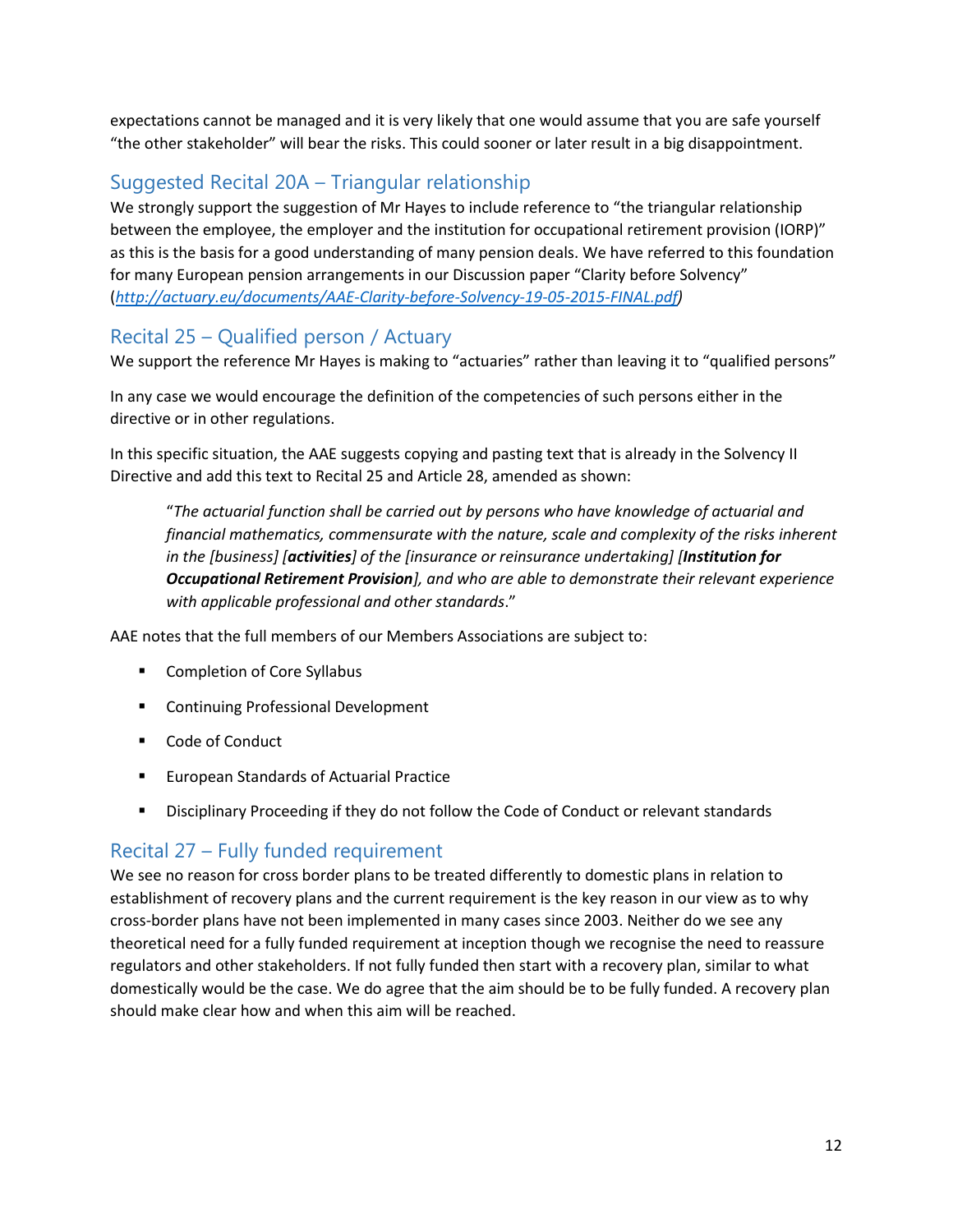# <span id="page-12-0"></span>Recital 28 – Permitting underfunding

We would agree that underfunding is likely to happen from time to time. It is therefore only reasonable to "permit" underfunding. We like the proposed text of Mr Hayes *"to allow institutions to be underfunded for a limited period of time*".

# <span id="page-12-1"></span>Recital 33 – Long-term investors / diversification

We would support the explicit reference Mr Hayes is proposing to the prudent person rule. We already expressed our view when the current IORP Directive was in the making that no investment restrictions should be applied to IORPs other than informed by the prudent person principles. We would point at the good practices around the prudent person rule that exist in some Members States and would encourage an exchange of experiences with these good practices across all Member States. We would be happy to play a role identifying such good practices.

### <span id="page-12-2"></span>Recital 35a – Pension tracking services

We support the call for a pension tracking service for union citizens working in another Member State. We would go even further and encourage the development of pension tracking services in all Member States. As we have expressed before we see that good information is the very fundament of consumer protection. We refer to two papers of the Actuarial Association of Europe on this topic for further background and discussion:

- 1. Report on existing pension tracking services in Denmark, Finland, Sweden and the Netherlands (*[http://actuary.eu/documents/2013/12/Report-national-Tracking-Services-Sw-Fi-DK-NL-](http://actuary.eu/documents/2013/12/Report-national-Tracking-Services-Sw-Fi-DK-NL-Final.pdf)[Final.pdf](http://actuary.eu/documents/2013/12/Report-national-Tracking-Services-Sw-Fi-DK-NL-Final.pdf)*)
- 2. Report on key issues for setting up national pension tracking services in six EU-countries (*[http://actuary.eu/documents/AAE\\_Tracking\\_Services\\_Feb2015.pdf](http://actuary.eu/documents/AAE_Tracking_Services_Feb2015.pdf)*)

# <span id="page-12-3"></span>Recital 36 – Adequate risk management

We fully support the call for adequate risk management. Given the long-term nature of the liabilities it will generally be impossible to fully match these liabilities on the asset side. There are further good reasons to consciously deviate from a matched position in order to aim for a higher investment return. Both situations result in risks that need to be adequately managed. We would support the introduction of a proportionate Risk Evaluation for Pensions dealing with those risks facing the IORP which are not capable of direct inclusion within the Holistic Framework (e.g. operational, fraud, legislative risks). In some cases such a Risk Evaluation on Pensions may require stochastic or other modelling of specific events and thus we would suggest that only appropriately qualified individuals with the necessary statistical skills undertake such tasks.

# <span id="page-12-4"></span>Recital 38 – Key functions

We agree that it should be possible to outsource key functions. The board of the IORP should, however, always stay "in control" as they remain always responsible.

# <span id="page-12-5"></span>Recital 40 – Risk evaluation for pensions

As the pension deal is all about how risks are divided between sponsor, beneficiary and IORP we support the requirement of a Risk Evaluation. We don't see a clear difference between an "evaluation"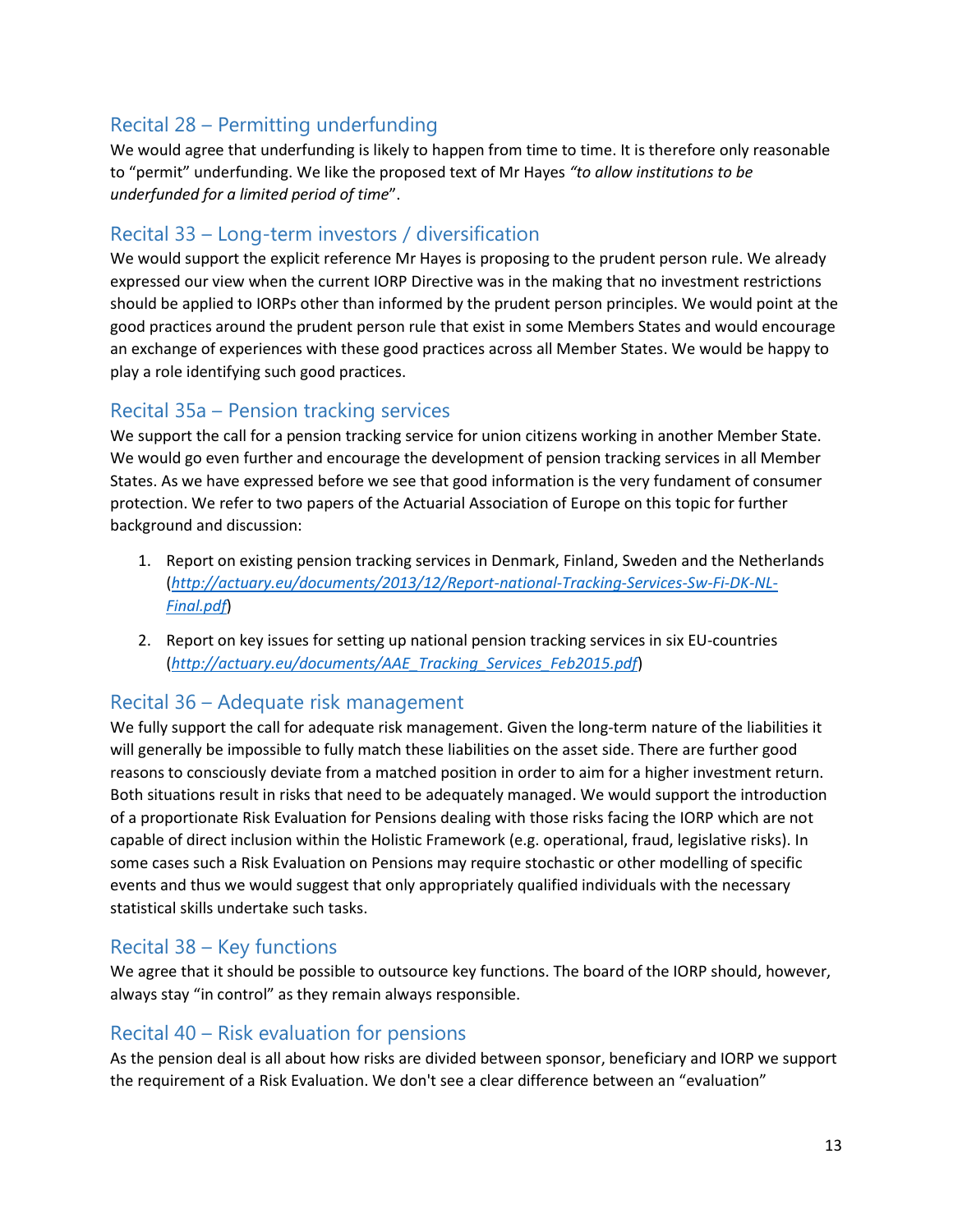(Commission's proposal) or an "assessment" (Hayes' proposal). We don't think it adds value to refer in the directive to specific "new" risks as the Commission is proposing.

In our view, the detail of what is addressed in this assessment should be left to the IORP, subject to high level requirements set out in the Directive and developed by national competent authorities. We think that it is essential for the assessment to include a quantitative analysis of the risks being borne by the IORP and/or the members, although this should not drive quantitative requirements.

A risk evaluation should cover all relevant risks for the IORP and the assessment should always try to include new risks that have been identified and leave out those risks that are no longer relevant.

We would see a Risk Evaluation for Pensions contain certain key elements and considerations, including:

- 1. Comprehensive Identification and Assessment of Risks
- 2. Relating Risk to Pension Result and Generational Effects
- 3. Board Oversight and Senior Management Responsibility
- 4. Monitoring and Reporting
- 5. Internal Controls and Objective Review

We would recommend that a defined benefit IORP should undertake a quantitative assessment of at least the following risks:

- **Interest rate Risk**
- **F** Inflation Risk
- **Market Risk for equity investments**
- **Credit Risk**
- Mortality Risk (both short-term mortality and longevity)
- Liquidity Risk

supplemented by a qualitative assessment of other items, such as

- Operational Risk
- **Sponsor Risk**
- Political/Regulatory Risk
- Conflicts of Interests Risk

# <span id="page-13-0"></span>Recital 46 – Information

We agree that an IORP should provide all relevant information to its stakeholders. Defining what is relevant is partly done by the stakeholders themselves. Presenting the information in a "layered" way should therefore be considered: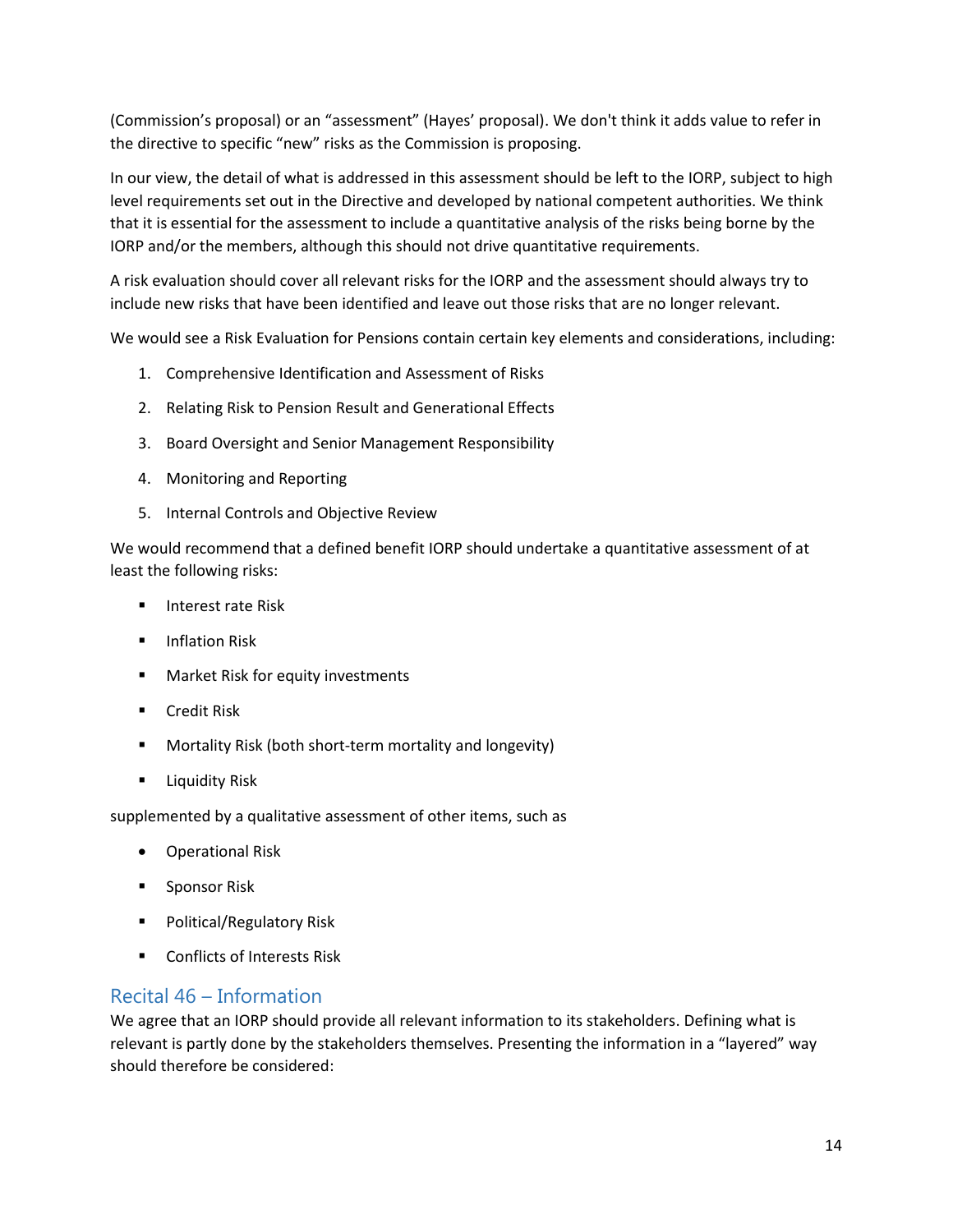- If all information is given firstly in a summarised way. It is then up to the stakeholder to go a level deeper to get a more detailed understanding. So in our view all information should always be available and accessible, but it should always be presented in small comprehensible portions.
- **Presenting the information electronically might be best suited for this purpose, although we** recognise that there should always be a possibility to receive the information in other ways.
- Apart from some partly prescribed documents that have to be provided to the employee/ participant, the IORP should be able to communicate to their participants in a way that fits their population most.

We realise that information requirements could be subject to limitations due to proportionality.

# <span id="page-14-0"></span>Proposed Recital 60a – Holistic Balance Sheet

We agree with Mr Hayes that no quantitative capital requirements need to be developed at Union level.

The reason that there is no need in our view for quantitative capital requirements at Union level is that the pension promise is part of the labour arrangements between employers and employees. Such a labour arrangement is governed by the social and labour law of the Member State. Depending on the promise and how it is financed capital requirements might apply, but these are in our view always the result of the agreement between employers and employees together with national social and labour law.

We do believe that it is possible to quantify all the building blocks of any pension arrangement including how it is financed in an objective quantitative way. We would be happy to assist further work on such an approach which we would like to refer to as the "holistic framework" (as it is not a balance sheet") or perhaps "integral framework".

An integral framework provides an objective way to quantify all the elements of a pension promise and how it is financed. An important requirement to be able to do this is that the pension deal should be clear, the contract should be "complete". If it is not clear who bears the risk for example, particularly in an economically adverse situation, it will be difficult if not impossible to put a value to all building blocks, simply because the details of the agreement are not known. From the perspective of clarity to all stakeholders and also the importance of consumer protection, we would encourage the stakeholders to sit down and make the contract complete if there are any open endings.

The characteristics of any pension deal is thus defined by employers and employees and national social and labour law. Any overarching Union capital requirement would potentially impact the deal between employers and employees. It could improve the deal or worsen the deal. We don't think that his should be aimed for by politicians nor supervisors as this Directive is all about second pillar pensions.

The aim we see for ourselves as actuaries as well as for politicians and supervisors is to present objective information to the stakeholders with regard to the pension deal, thus enabling all stakeholders to understand the deal and to monitor the developments through time. This is extremely important as it concerns very long-term contracts and the long time horizon could be an excuse not to address any issue with regard to living up to the promise. Such issues could easily lead to intergenerational transfers of money and risks. Such transfers should be signalled in an early stage. Employers and employees could then discuss together how they would want to deal with any such issues.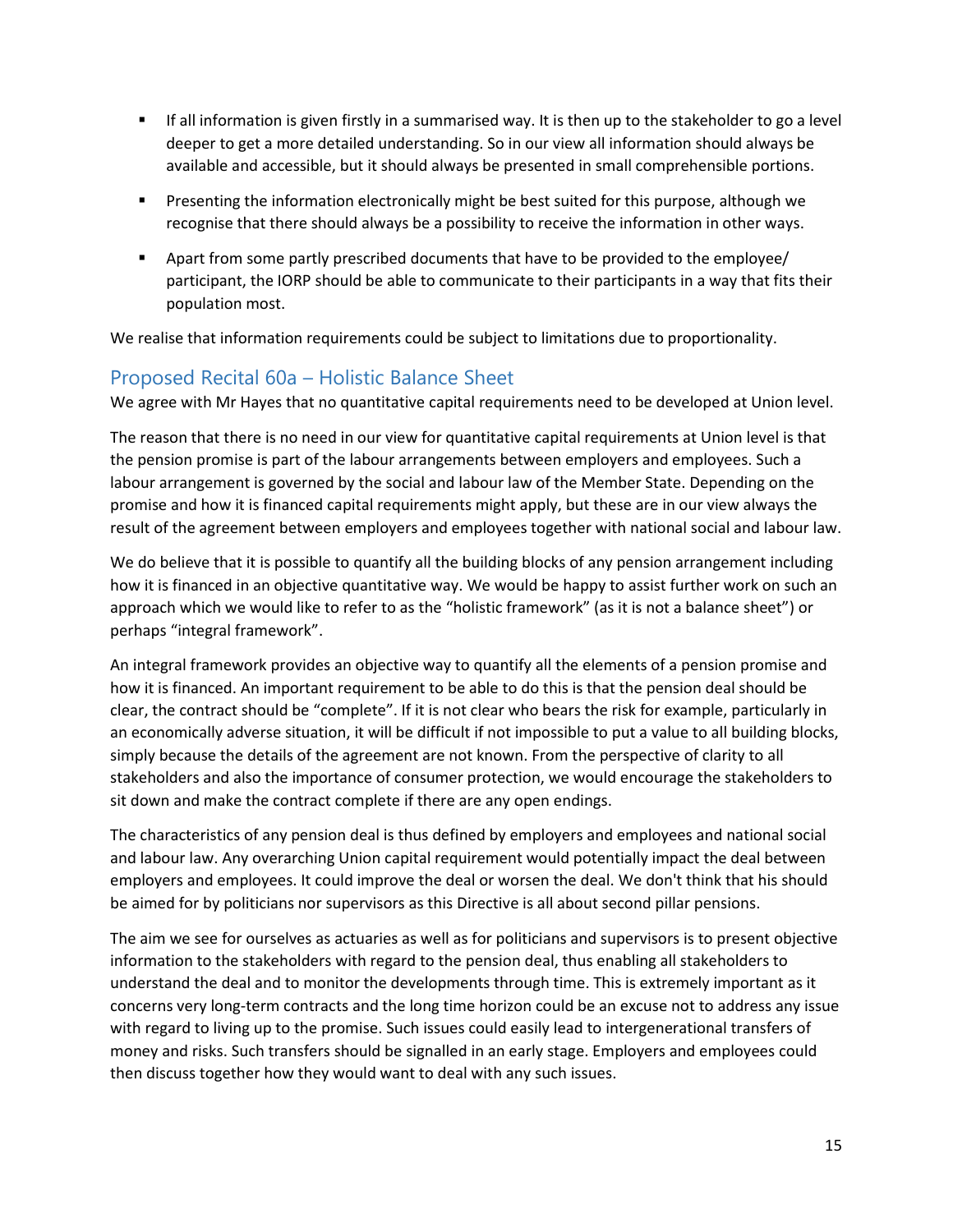In conclusion we believe that given the fundament of pensions in national Social and Labour Law there is no possibility for one standard set of European-wide solvency requirements as this would change the pension deal (positively or negatively) which is not within the power of neither the Commission nor the Supervisors as this is first of all an agreement between employers and employees as part of a labour relationship.

For further discussion we refer to our Discussion Paper "Clarity before Solvency" (*[http://actuary.eu/documents/AAE-Clarity-before-Solvency-19-05-2015-FINAL.pdf\)](http://actuary.eu/documents/AAE-Clarity-before-Solvency-19-05-2015-FINAL.pdf)*